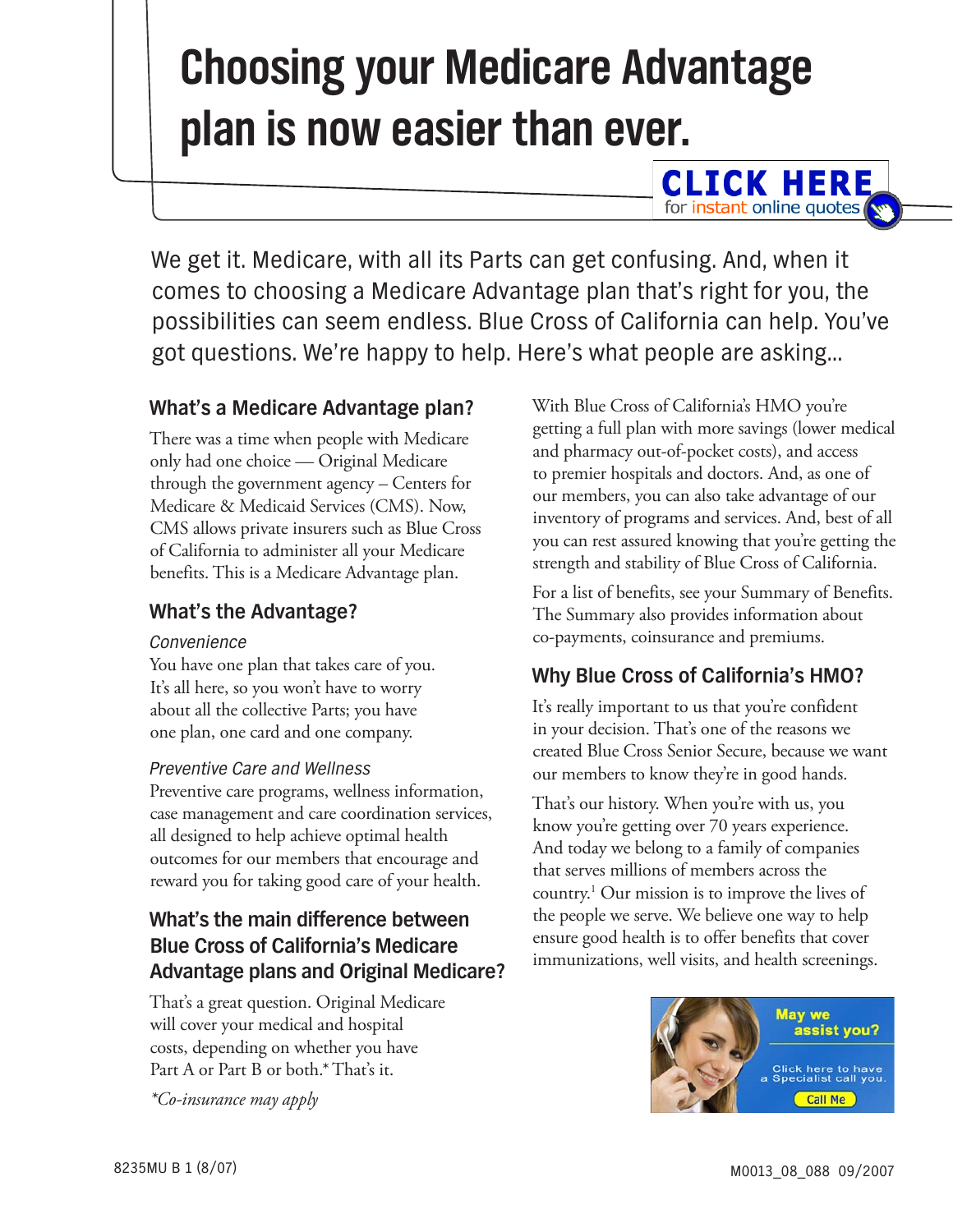# **We treat you like one of the family. Because you are.**

Did you know that nearly one in three Americans carries a Blue Cross and Blue Shield card?\* And for good reason. Blue Cross of California has provided families and businesses with access to quality, affordable health insurance for more than 70 years.<sup>1</sup> When you join Blue Cross of California, you're becoming part of one of the most recognized names in health care. And we make sure you're treated with the recognition you deserve.

*\*According to BCBS.com. The Blue Cross and Blue Shield Association is an association of independently licensed Blue Cross and Blue Shield plans.*

*1 www.bluecrossca.com*

# **What about Medicare Part D — Prescription Drug Coverage?**

You're Covered. As a member of Blue Cross Senior Secure, you are automatically enrolled in Medicare Part D, Medicare's new prescription drug coverage that became effective Jan. 1, 2006. You don't need to enroll in a separate Part D plan. In fact, if you enroll in a separate Part D plan while you are a member of Blue Cross Senior Secure, you will automatically be disenrolled from the Blue Cross Senior Secure. You must receive your Medicare Part D drug benefits through the plan.

#### *And here's the best part.*

You get unlimited formulary generic drugs covered right through the Part D Coverage gap. That means that even if you hit your initial coverage limit on Part D, we'll take over and provide coverage for generic drugs\*.

Not only that, with access to thousands of network pharmacies including national chains\*\*, you can get your prescriptions filled almost anywhere. And think of the savings:

• You'll save money on all covered brand-name prescription drugs

• You'll save time and money by using our mail-order pharmacy

*\*copayment may apply \*\*www.bluecrossca.com*

# **Keeping you healthy, it's part of our plan.**

What if you could look and feel good, lower your risk for Alzheimer's, heart disease, diabetes, colon cancer, high blood pressure, and obesity…and it wouldn't cost you a dime?

You can and it won't. Regular physical activity can do all of the above and more. Exercise can also help you maintain your mobility and independence, it can keep bones and muscles strong, and it promotes good balance and combats frailty. That's why we offer you a gym membership at a nearby fitness center.

# **A gym membership at no additional cost to you!**

As a Blue Cross of California member, you get a gym membership to one of the nation's leading fitness programs designed specifically for older adults — at no additional cost. You can take advantage of:

- Health education seminars and special events
- An advisor on staff for assistance and guidance

Whether you've been exercising all your life, or feel this might be a good time to start, we've got a variety of programs for all fitness levels.

# **What would you say to having a personal manager for your health?**

*You've got one in your primary care physician.*  What a relief it is to have a personal health advocate and care manager with your best health in mind. That's your primary care physician (PCP) who'll be the key player when it comes to managing your care and carefully coordinating the professionals treating you. You can count on your PCP to be your trusted advisor when making necessary health decisions.

We have a network of contracted doctors, and upon enrollment your can choose your PCP from among them. Some services will require a referral from your PCP.

Members must use network providers. If you obtain routine care from out-of-plan providers neither Medicare nor the plan will be responsible for the costs. Refer to your Summary of Benefits for more information.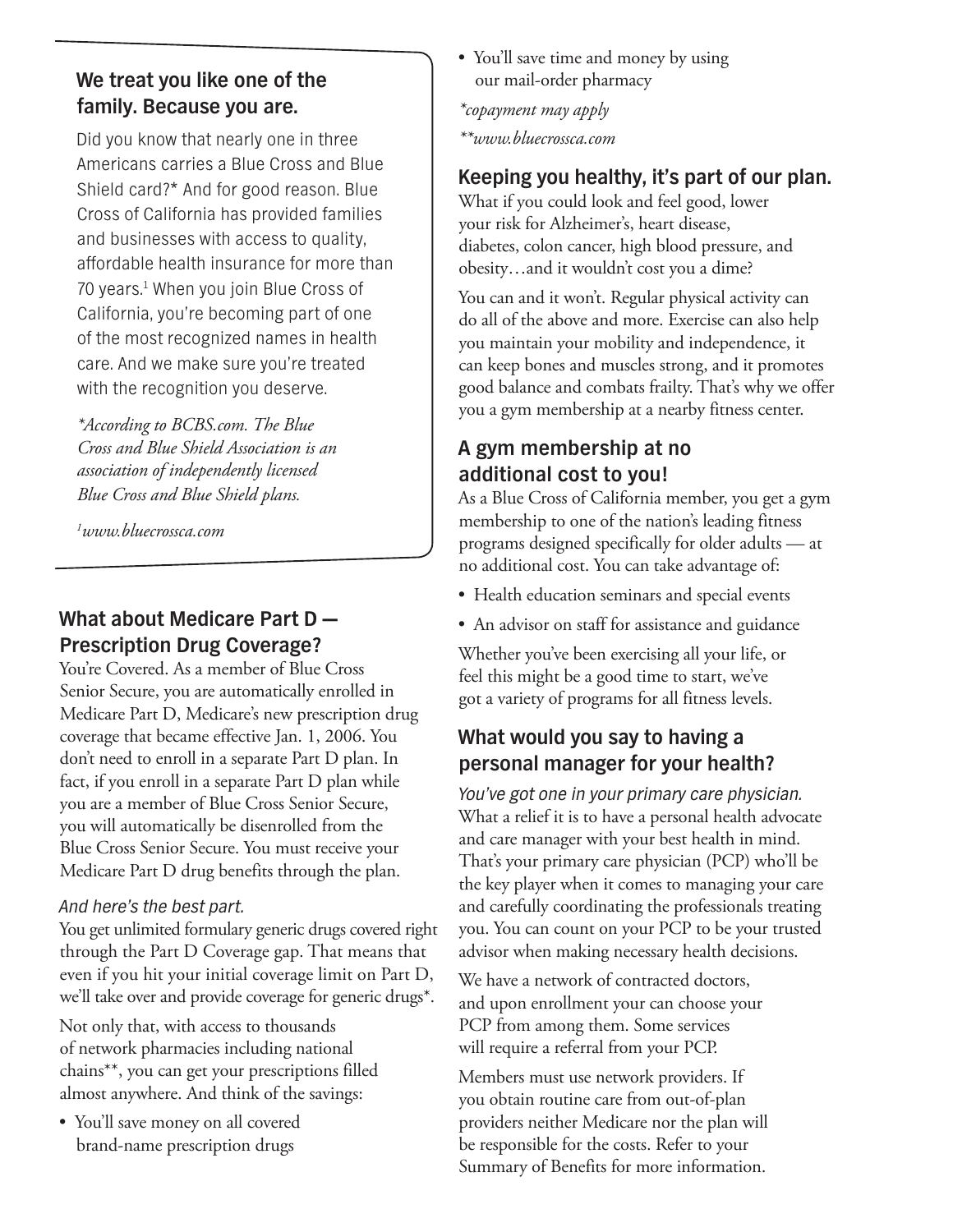# **One Plan, One Card**

#### **Assistance for those with limited resources**

You may be able to get extra help to pay for your prescription drug premiums and costs. To see if you qualify for getting extra help, call:

- 1-800-MEDICARE (1-800-633-4227). TTY/TDD users should call  $1-877-486-2048$ , 24 hours a day, 7 days a week;
- The Social Security Administration at 1-800-772-1213 between 7 a.m. and 7 p.m., Monday through Friday. TTY/TDD users should call, 1-800-325-0778; or
- Your State Medicaid Office.

### **Need a hand? Call us for full information on the plan, we're here to help.**

- Call your local agent or a Blue Cross of California representative at 1-888-211-9813 (TTY/TDD: 1-800-297-1538) 8 a.m. - 8 p.m., 7 days a week.
- Visit us online at www.bluecrossca.com
- Or, for basic questions about how Medicare works, you can also call Medicare at 1-800-MEDICARE (1-800-633-4227). TTY/TDD users can call 1-877-486-2048, 24 hours a day, 7 days a week.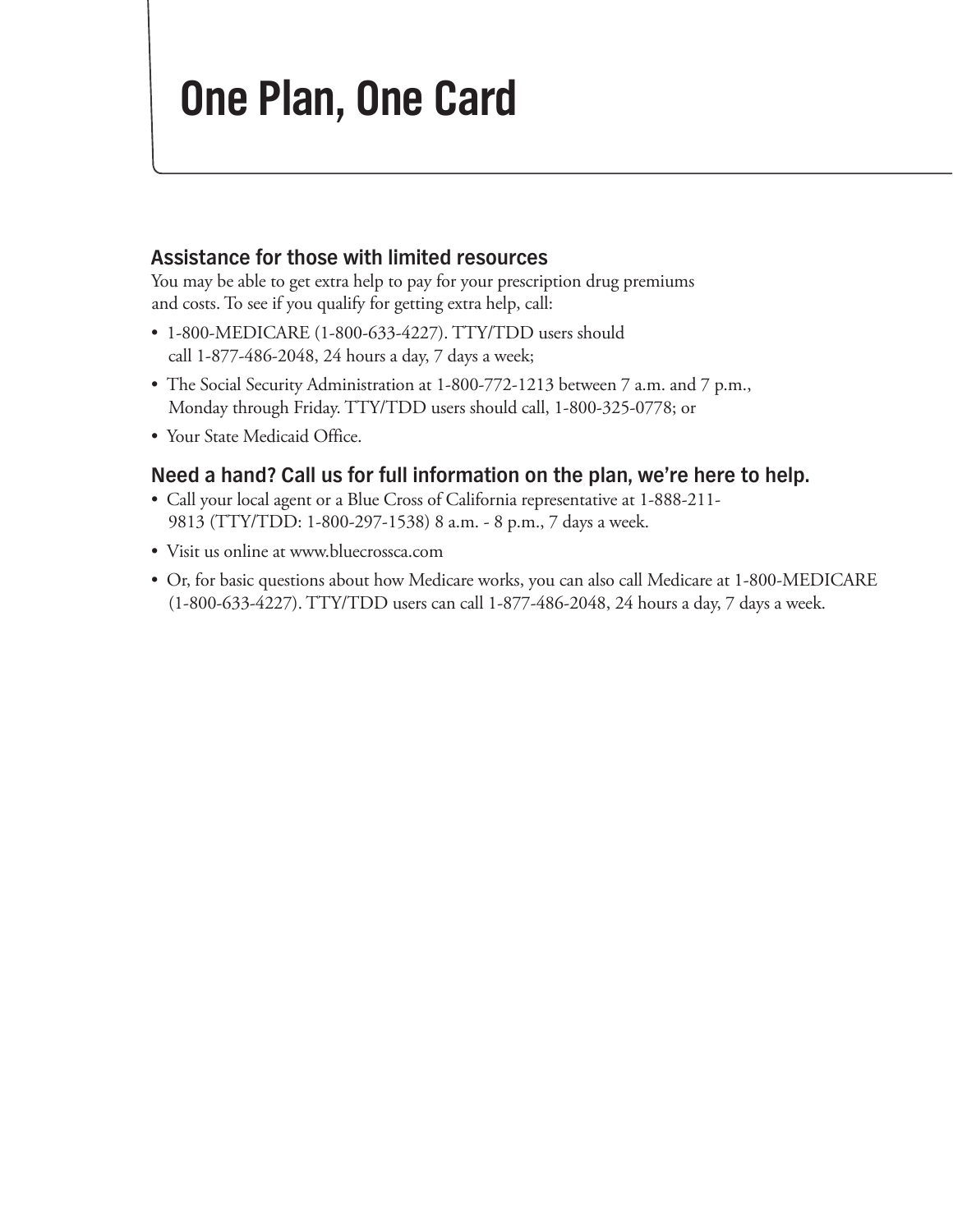# **You can count on us to answer your questions.**

We're glad that we can help. Here are some frequently asked questions that we've received from our members. We hope they'll answer some of yours.

# **What happens after my application is received by Blue Cross of California?**

- 1. Shortly after we receive your application, we will send you a letter confirming receipt. The letter will include your proposed effective date. You may use the letter as proof of membership until your Blue Cross Senior Secure member identification (ID) card arrives.
- 2. Blue Cross Senior Secure will send your application to the Centers for Medicare and Medicaid Services (CMS) for approval.
- 3. When approved you will receive a welcome letter confirming your effective date with Blue Cross of California. You will also receive additional mailings that include your membership contract, called the Evidence of Coverage, your Blue Cross of California member identification (ID) card and other new member materials.

# **When can I change Medicare plans?**

The Medicare program limits when and how often you can change the way you get Medicare, or switch health plans. Switching from one Blue Cross of California plan to another Blue Cross of California plan counts as making a change.

### *Annual Coordinated Election Period*

From November 15 through December 31, anyone with Medicare will have an opportunity to switch from one way of getting Medicare to another.

#### *Open Enrollment Period*

Medicare Advantage eligible individuals may make one Medicare Advantage Open Enrollment Period election from January 1st through March 31st. However, you are limited in the type of plan you can join. You can't join or leave Medicare prescription drug coverage at this time. For example, if you have Medicare prescription drug coverage, you can only choose to join another plan that offers Medicare prescription drug coverage, or choose to return to the Original Medicare Plan and join a Medicare Prescription Drug Plan. If you don't have Medicare prescription drug coverage, you can't use this chance to get it.

#### *Special Election Period*

Generally, you can't make any other changes during the year unless you meet special exceptions, such as if you move out of the plan's service area, enter or leave a long term care facility or if you have Medicaid coverage. Later in the year, from November 15 to December 31, anyone with Medicare can switch to another plan for the following benefit year.

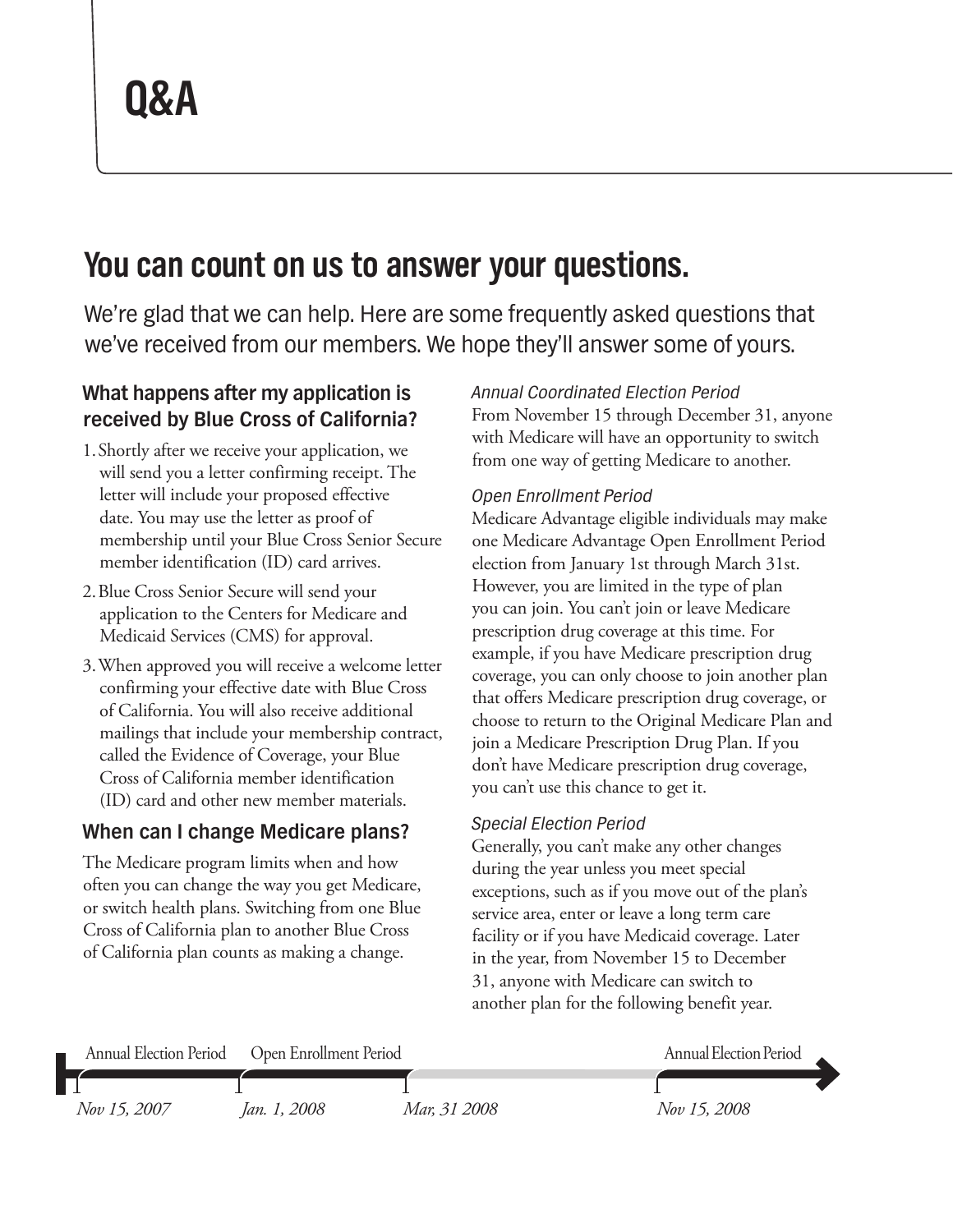# **How do I make sure I'm enrolled in the Medicare Part D Prescription Drug Benefit?**

Members of Blue Cross of California will be automatically enrolled in Medicare Part D coverage. These plans are also known as Medicare Advantage Prescription Drug (MAPD) Plans.

# **How do I know if I am eligible for MAPD coverage?**

If you are entitled to Medicare Part A and enrolled in Medicare Part B, live in our service area, and you enroll during one of the enrollment periods, you're eligible to join a MAPD plan.

# **Can I go back to Original Medicare and get a Medicare Supplement (Medigap) policy?**

Yes, but keep in mind that you can only join or leave a plan at certain times during the year.

# **Please keep in mind**

As an Blue Cross of California member, if you inadvertently sign up for Medicare Part D prescription drug coverage from any other plan, you will be automatically disenrolled from your Blue Cross of California plan.

# **I have heard about Medicare's deductible for prescription drugs. If I join Blue Cross of California, do I have to pay the deductible before I can get any help?**

No. Blue Cross of California is pleased to let you know that with our HMO, there is no deductible for Medicare Part D coverage. From the first day of coverage, you can go to the pharmacy and only pay your co-payment or coinsurance.

# **How do I know if my pharmacy is part of the Blue Cross of California pharmacy network?**

With thousands of pharmacies nationwide, we have a robust network for you to choose from. Most major pharmacy chains are included in our network. Included in this kit is a listing of the national chains in our network.

The types of pharmacies included in out network are:

- Retail pharmacies
- Mail-order pharmacies
- • Long-term care pharmacies
- Home infusion pharmacies

With few exceptions, you must use network pharmacies to get your prescription drugs covered.

For more information about our mail-order or other network pharmacies, please call 1-888-211-9813, TTY 1-800-297-1538 seven days a week, 8 a.m. to 8 p.m.

# **What if there is a change between Blue Cross of California and Medicare?**

Blue Cross of California renews its contract with Medicare (the federal government) each year on January 1. Premiums and benefits may change at that time, but not during the year unless the change is to your advantage. If we do not renew our contract we'll tell you at least 90 days in advance. You may then switch to a standard Medigap plan (A, B, C, F, K or L) that won't deny coverage because of a pre-existing condition. It will normally go into effect the day after your Medicare Advantage membership ends.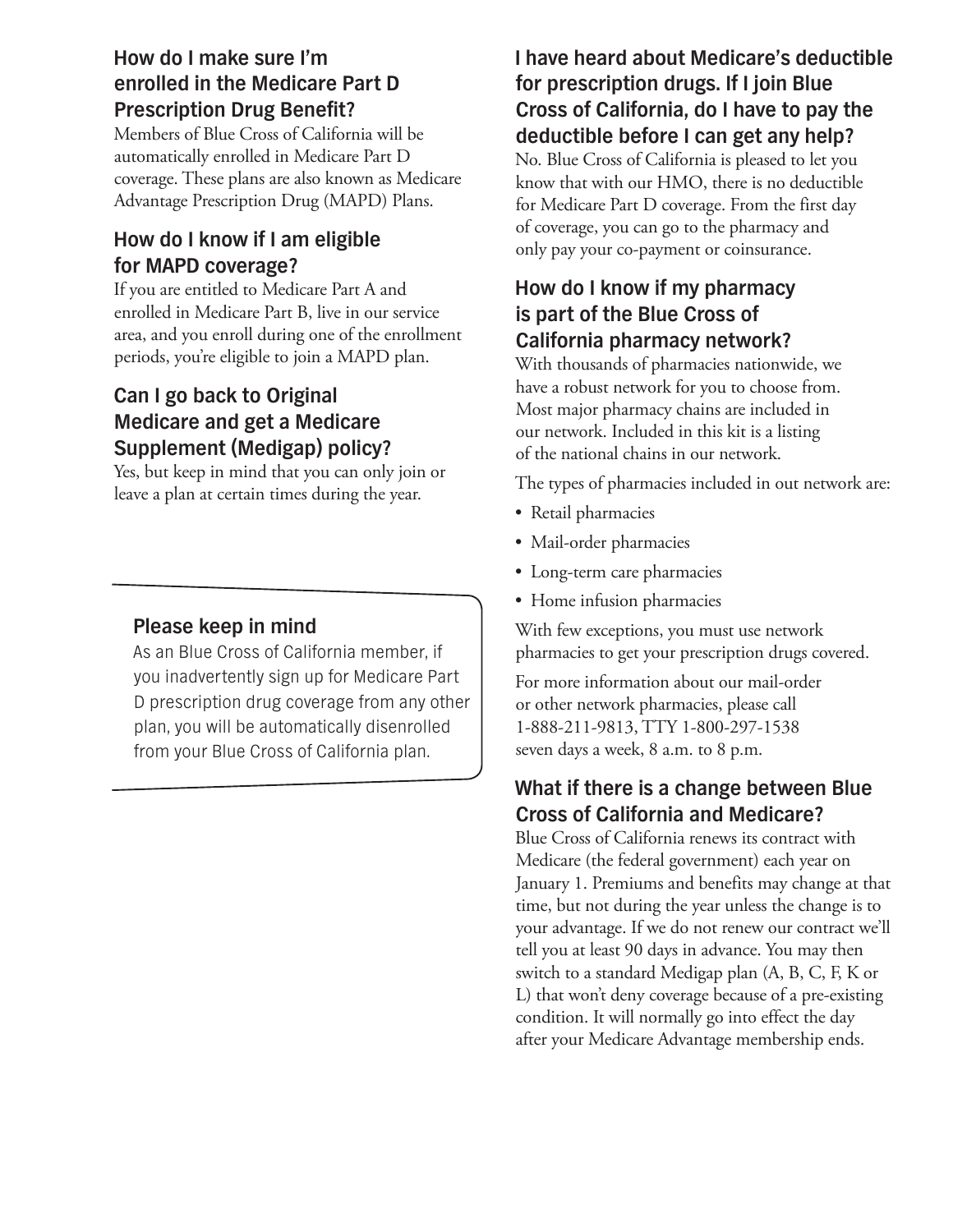# **What if I have a complaint or don't agree with a decision regarding my coverage?**

We will do our best to give you all the information you need and listen to your concerns. That's why we have both appeals and grievance procedures. We review complaints about quality of care (grievances) within 30 days. Issues about payment for services (appeals) will be addressed within 60 days. If the appeal is for a denied service, the reconsideration, decision must be made no later than 30 days after receipt. However, if your health is at stake, we are required to respond to the appeal within 72 hours.

# **Did you know?**

If you use network pharmacies you can minimize your out-of-pocket expenses.

### **Remember, you can call us with your questions anytime for full information on the plan.**

1-888-211-9813 and 1-800-297-1538 (TTY/ TDD), both available  $8:00$  a.m.  $-8:00$  p.m., seven days a week. Or contact us at www. bluecrossca.com, 24/7. Or call your local agent.

# **GLOSSARY**

# **Be in the know**

Here is a list of useful words and terms to have handy when reviewing your Medicare Advantage options.

#### *Annual Coordinated Election Period*

The period between Nov 15 and December 31, when any Medicare beneficiary can enroll in a Medicare Advantage or Medicare Advantage Prescription Drug plan.

#### *Centers for Medicare and Medicaid Services (CMS)*

The federal agency that runs the Medicare program.

#### *Co-payment*

The fee you pay at the time of service, in accordance with the terms of your coverage.

### *Formulary*

A list of prescription drugs that have been reviewed and selected for medical and costeffectiveness. Includes brand-name and generic drugs, all of which are FDA (Food and Drug Administration) approved.

#### *Deductible*

Dollar amount that an insured person must pay each year before an insurer will assume any liability for the remaining costs of covered services. (Blue Cross of California does not charge a deductible for Part D Prescription Drug Coverage.)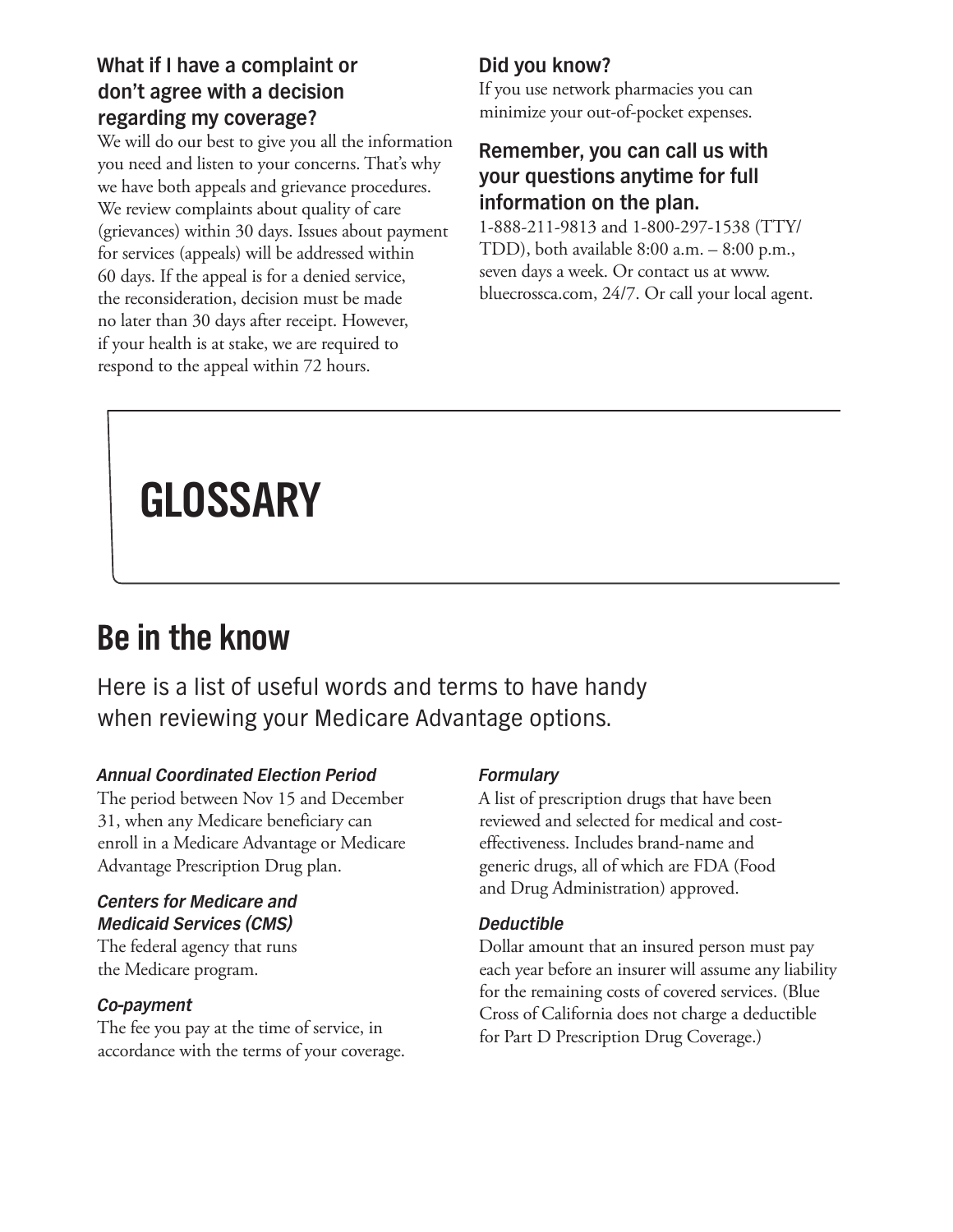#### *Exclusions*

Specific conditions or circumstances that are not covered under your benefit agreement. It is very important to consult your benefit contract to understand what services are not covered benefits.

#### *Medicaid*

A joint federal/state medical assistance program established by the Social Security Act for those who meet the income requirement. As a Medicare beneficiary, you may also be eligible for Medicaid. Medicaid can cover all or part of your Medicare premiums and/or deductibles and coinsurance. If you think you qualify, you should inquire about Medicaid and related programs by calling your state Medicaid agency.

#### *Medicare (also called "original" Medicare, "traditional" Medicare or "fee-for-service" Medicare)*

A plan that is available to seniors everywhere in the U.S. It is the national pay-per-visit program that lets you go to any doctor, hospital or healthcare provider who accepts Medicare. Medicare pays its share of the Medicare-approved amount and you pay your share. You must pay the deductible.

#### *Medicare Part A*

Medicare's hospital insurance program. Helps pay for inpatient hospital care, skilled nursing care following a hospital stay, home healthcare and hospice care. Part A is financed in part by the Social Security payroll withholding tax and the Self-Employment tax. If you qualify for benefits under the Social Security or Railroad Retirement systems or through government employment, you also qualify for premium-free Part A benefits.

#### *Medicare Part B*

Optional supplementary medical insurance that requires a monthly premium. Covers physician services in hospital and non-hospital settings, and services furnished by certain non-physician practitioners. Coverage also includes lab testing, Durable Medical Equipment, diagnostic tests, ambulance services, prescription drugs that can't be self-administered, some self-administered anticancer drugs, and other therapies. Health services and blood services not covered by Medicare Part A.

#### *Medicare Part C*

The program that offers Medicare beneficiaries the option of enrolling in a managed care plan to receive their Medicare benefits (both medical and drug coverage). The program replaces the Medicare + Choice (M+C) program under Part C in Medicare and is also referred to as Medicare Advantage.

#### *Open Enrollment Period*

A limited time period when enrollment applications for coverage or changes in your coverage may be made. The open enrollment period is January 1, to March 31.

#### *Provider*

The general term used for doctors, other healthcare professionals, hospitals and other healthcare facilities that are licensed or certified by the State to provide healthcare services.

#### *Primary Care Physician (PCP)*

The healthcare professional you select to provide your routine medical care. Your PCP also coordinates other covered services you receive as a plan member, including referrals to specialists, laboratory tests, x-rays, prescription medications, hospital admissions and follow-up care. Using a PCP helps control out-of-pocket medical costs. All members of HMO plans must choose a PCP, who may be a Family Practitioner, General Practitioner or an Internist.

#### *Service area*

A CMS-approved geographic area where you may enroll in a Medicare Advantage Plan. This is the area where you generally must get non-emergency and urgently needed services other than dialysis.